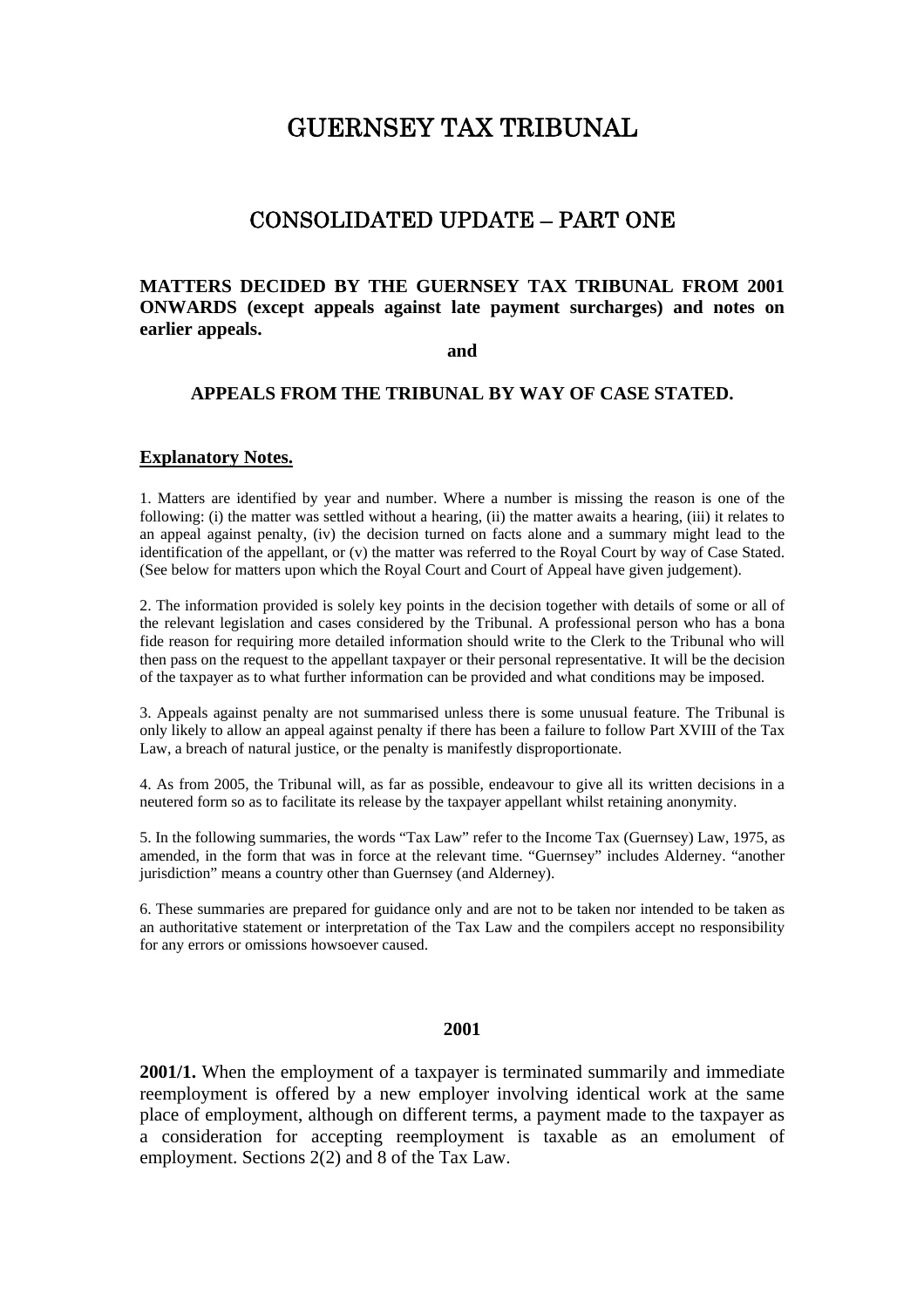**2001/2.** When a taxpayer enters into a long-term lease with the owner of a parcel of land and with the owner's agreement constructs buildings or other permanent works on that land at the taxpayer's expense, the taxpayer is disentitled to any relief for depreciation under Part IX of the Tax Law. The situation would be different for a taxpayer that constructs such buildings on land that they own. Whatever might be the position in other jurisdictions, a leasehold interest in land in not real property in Guernsey. See Report presented to the Royal Court on  $16<sup>th</sup>$  January 1852, (R.O. page 231), the Conveyancing (Guernsey) Law 1996, and Section 209 of the Tax Law. (N.B. See also the Real Property (Housing Schemes, Leasehold and Miscellaneous Provisions) (Guernsey) Law, 2004, registered on  $8<sup>th</sup>$ . July 2005, but not yet in operation.)

**2001/5.** When a taxpayer appeals to a higher court against one defined aspect of a decision of the Tribunal, those parts of the original decision of the Tribunal that were not the subject of the appeal remain valid and executory. (Neither legislation nor law was cited).

**2001/6.** The expenses of professional representation at a hearing before the Tribunal or a higher court were not an authorised deduction under Section 7 of the Tax Law unless they satisfied the "wholly and exclusively" test. The burden of proof lies on the taxpayer (Section 18). The Tribunal followed Allen  $(H.M.$  Inspector of Taxes) v. Farquharson Brothers and Company (1928 – 1933) 17 TC 59. It distinguished a line of cases to which reference was made that led to McKnight –v- Sheppherd [1999] 1 W.L.R., 1333 H.L.

**2001/7.** When a taxpayer fails to provide the Administrator with any information to displace a provisional assessment, nor indeed attends a hearing of an appeal of which the taxpayer had knowledge, the Tribunal will uphold the assessment if, having heard from the Administrator, it finds it to be reasonable. (R v. Commissioners for Taxes for St. Giles and St. George Bloomsbury (ex parte Hooper) [1915] 3 K.B. 363 was considered in connection with the meaning of "discovery of information" by the Administrator.)

**2001/8.** Although a taxpayer, whose business includes property development, might purchase residential property with the intention of renovating and selling it at profit, it is possible for intentions to change due to force of circumstances. A dwelling original earmarked for development could become the taxpayer's principal place of residence and the profit resulting from its subsequent sale might not on the particular facts be treated as income. (Consideration was given to the badges of trade as set out in Marson (H.M.Inspector of Taxes) v. Morton [1986] BTC 377).

## **2002**

**2002/2.** When considering the charitable status of an unincorporated association, the Tribunal will consider all relevant facts. The rules of the association are only one of such facts and exemption from tax under section 40(k) of the Tax Law will not necessarily be denied if they are defective. The Tribunal considered, inter alia, the test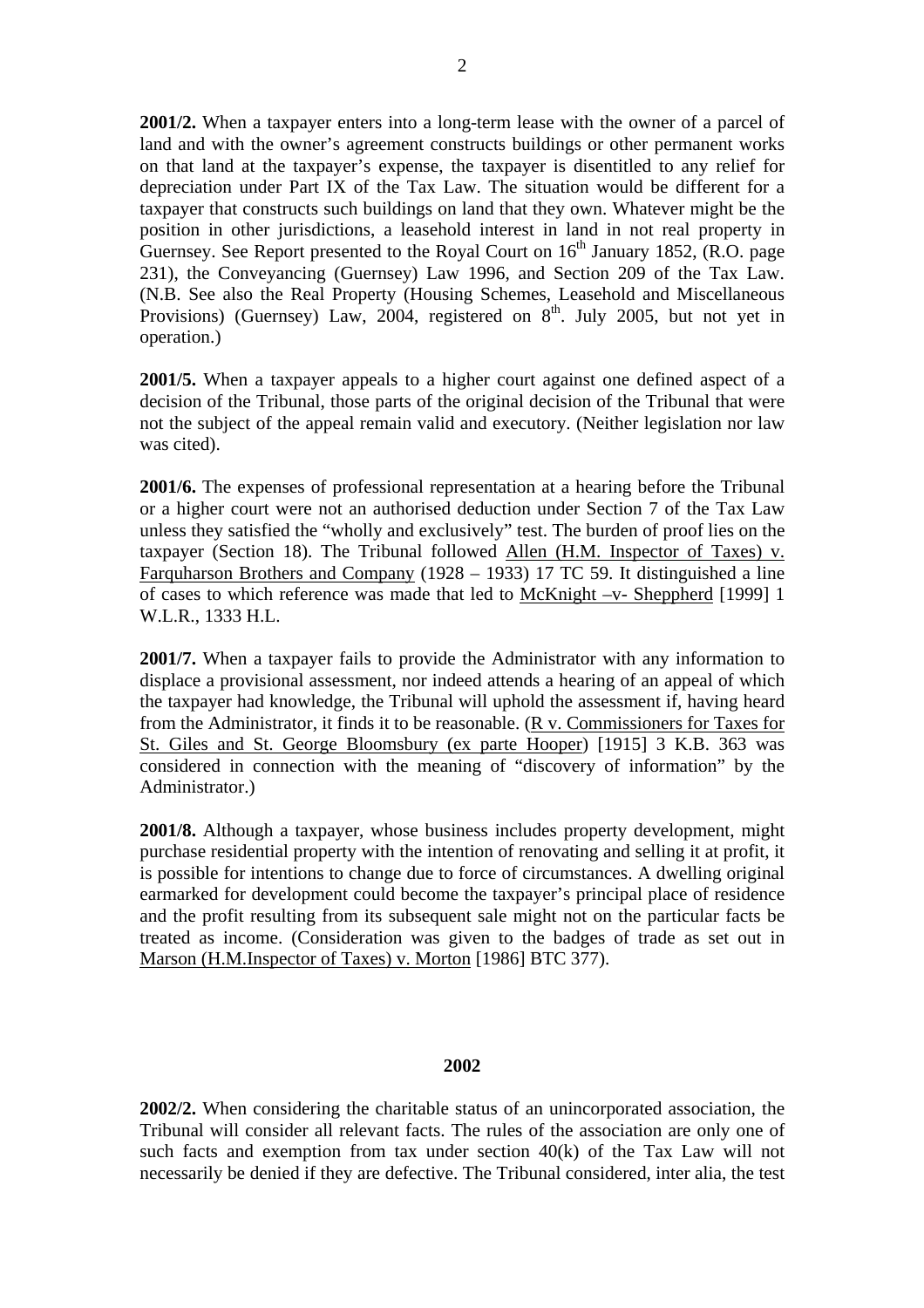in Pemsel's case (Special Commissioners of Income Tax v. Pemsel 3 TC 53 at page 96).

**2002/3.** The Tribunal can only determine whether a person is principally resident in Guernsey for a particular year of charge on the basis of evidence placed before it. Although different rules may apply when determining principal residence under U.K. law, Guernsey law must be followed. See Sections  $3(2)(a)(ii)$ , and  $3(2)(b)$  of the Tax Law.

**2002/4.** A taxpayer resident in the jurisdiction can only deduct expenses of travelling to meet the manager of assets owned by the taxpayer elsewhere if these are incurred wholly and exclusively in connection with the taxpayer's business. See Sections 7 (2) and 18 of the Tax Law, Mallalieu v. Drummond (1983) 57 TC 330, and Newsom v. Robertson 33 TC 452.

#### **2003**

**2003/4.** If the Administrator discovers that a taxpayer has not made proper returns he may make his own assessment. The onus is on the taxpayer to displace it. See the Tax Law sections 68, 73, and 75, including the proviso. See R v. Commissioners of Taxes for St. Giles and St. George, Bloomsbury (ex.p.Hooper) [1915] 3 K.B. 768 (concerning the word "discover") and Nicholson v. Morris (H.M. Inspector of Taxes) (C.A.) [1977] S.T.C. 162, (concerning "wilful default").

#### **2004**

**2004/1.** A taxpayer resident in another jurisdiction but making occasional visits to conduct a business at an address in Guernsey must pay tax as assessed by the Administrator. Any claim for double taxation relief must be made to the revenue authority in the other jurisdiction. An agreement between the taxpayer and that revenue authority cannot bind the Administrator. The Administrator must follow any relevant double taxation agreement. Section of  $5(1)(d)$  of the Tax Law requires a non-resident to pay tax on income arising from a business carried out in Guernsey. Section 51(1) denies personal allowances to non-residents although proportional allowances may be claimed.

**2004/3.** The Administrator is not required to send a reminder to a taxpayer prior to imposing a late payment penalty.

**2004/4.** When a taxpayer that has knowledge of a hearing fails to appear at an appeal against estimated assessments raised by the Administrator under section 75 of the Tax Law, the Tribunal will, nevertheless, require the Administrator to demonstrate the reasonableness of those assessments. (On facts, the Tribunal amended or disallowed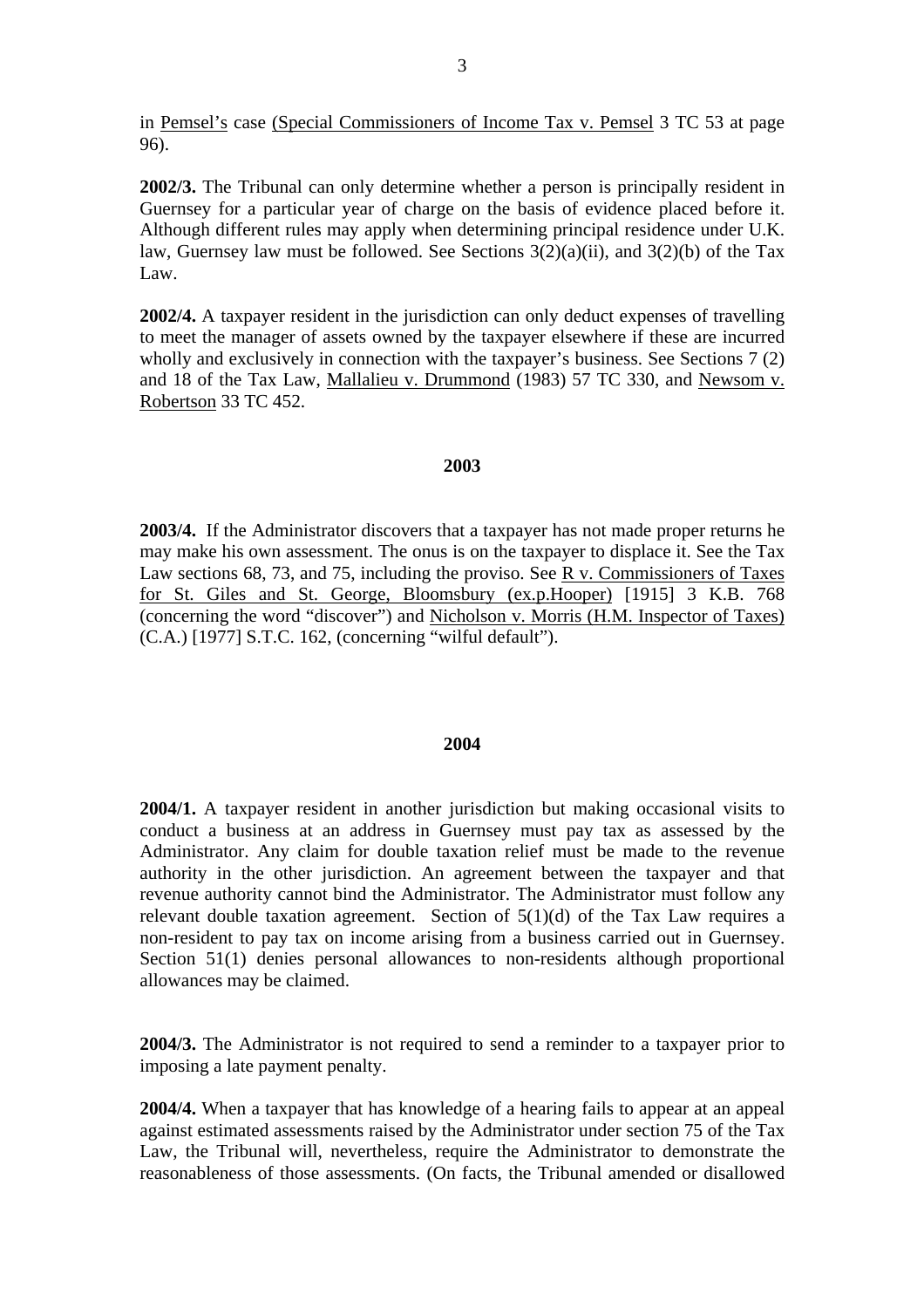some of the assessments). The fact that unexplained cash belonging to the taxpayer has been detained by lawful authority in another jurisdiction will not prevent it being assessed as income if the circumstances so warrant. Reference was made in argument to Commissioners for Inland Revenue v. E.C.Warnes & Co. Ltd. 12 TC 227, Commissioners for Inland Revenue v. Alexander von Glehn & Co. Ltd. 12 TC 232, and T.Haythornwaite & Sons. Ltd. v. Kelly [1927] 11 TC 657.

#### **2005**

**2005/7**. When the Administrator raises an additional assessment under section 75 of the Tax Law, he must demonstrate to the Tribunal that he had a reason to do so and that his additional assessment was appropriate in all the circumstances. The onus then lies on the taxpayer to provide material to displace that assessment. An anonymous communication received by the Administrator can be admitted in support of his decision to raise an assessment but cannot be admitted to support the amount of that assessment. The fact that the Tax Law does not specifically prohibit the Tribunal from admitting hearsay evidence does not mean that it can be admitted. In matters of evidence, the Tribunal considers itself bound to follow La Loi Relative aux Preuves, 1865, and other relevant Guernsey statute. The Tribunal considered s. 36 of that Law; Dawes 'Laws of Guernsey', 1st. Edition, pp. 598 & 599; and Cross on Evidence  $7<sup>th</sup>$ . Edition, pp. 16 & 17. It was also referred to Brittain v. Gibbs (H.M. Inspector of Taxes) [1986] BTC 348; Coy v. Kime (H.M. Inspector of Taxes) [1987] BTC 66; and Scott & Anor t/a Farthings Steak House v. McDonald (HMIT) [1996] Sp C 91.

**2005/8.** The failure of a taxpayer's professional representative to give the Administrator notice of an appeal within the statutory 21-day time limit is not, for the purposes of section 76 of the Tax Law, a reasonable cause that has prevented the taxpayer from giving notice within that period. A taxpayer is bound by an omission of his professional representative. Any procedures that the Administrator might adopt under his delegated authority from the Treasury & Resources Department in relation to appeals to which section 80A (a) of the Tax Law apply, do not apply to appeals to the Tribunal under section 80A (b). (No cases were cited).

**2005/10.** When the Administrator brings penalty proceedings under section 200(1) of the Tax Law, he can only impose penalties under section 192, which relates to fraudulent returns, if there is clear evidence upon which fraud may be proved. (On facts, the penalty was reduced).

#### **2006**

**2006/2.** On facts, the Tribunal, by a bare majority, admitted the appeal out of time. In dismissing the appeal itself, the Tribunal made some general observations concerning cash transactions. It noted that there is nothing whatsoever illegal about a tradesman dealing in cash. Problems arise when a tradesman seeks to claim deductions for purchases made with cash. Unless he can produce receipts, he is in difficulty in proving the purpose of the payments. A problem arises when many cash payments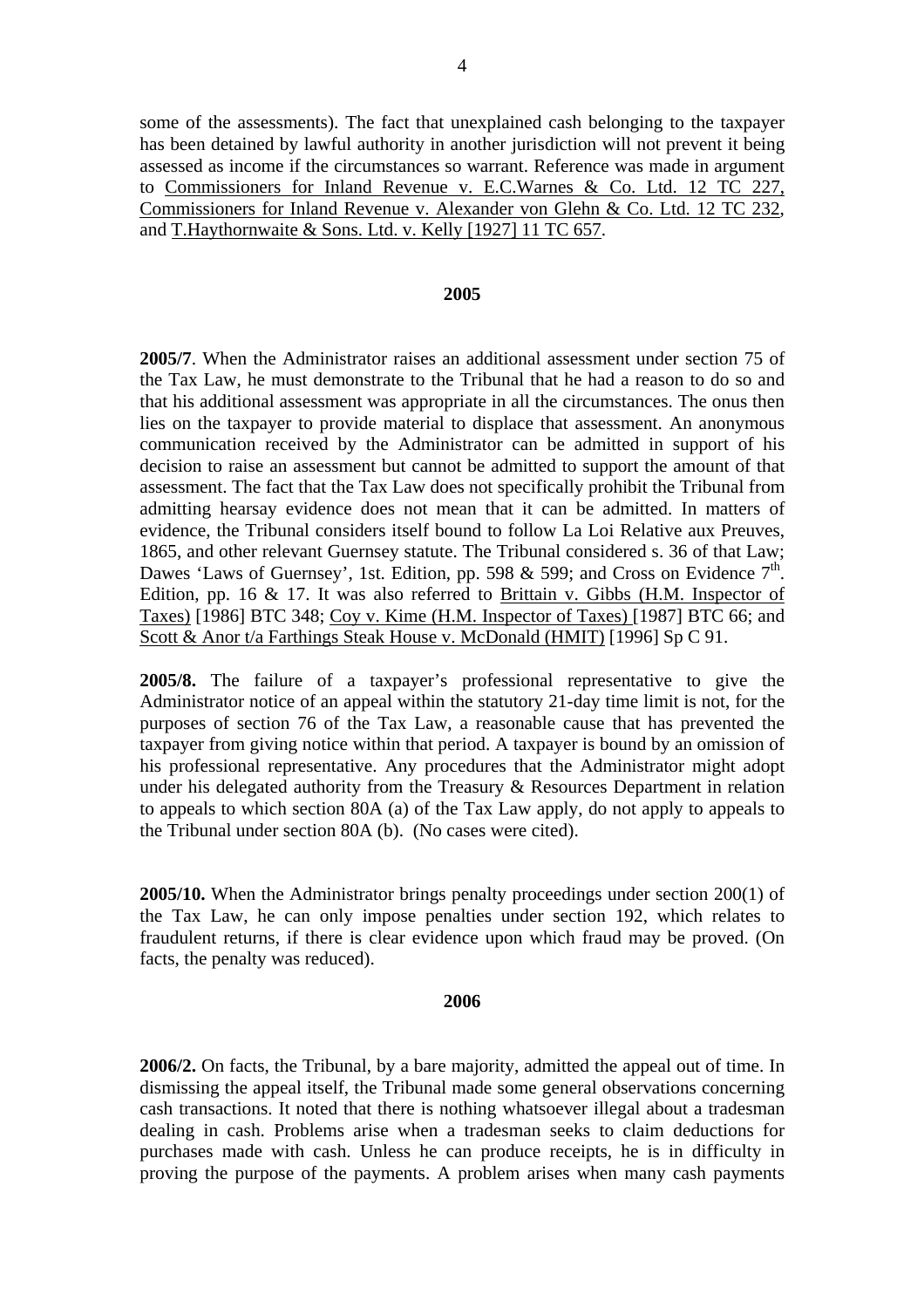remain unexplained. A tradesman who sells items of his trade or does work for cash runs the risk of having his income challenged by the Administrator if he does not keep good records. A problem with cash payments is to prove how many took place, for what purpose, and at what price. A tradesman who does not keep accounts exposes himself to estimated assessments made by the Administrator and the inconvenience or even the impossibility of disproving them. The Tribunal will uphold such assessments unless manifestly unreasonable.

*(See also Guernsey Statutory Instrument 2006 No. 37 - The Income Tax (Keeping of Records, etc) Regulations, 2006 – made on 17 October 2006 and coming into operation 01 January 2007).* 

**2006/9.** A one-off transaction can be an adventure in the nature of trade. Although there is not any tax on capital gains received by a Guernsey resident, it is possible that, on facts, the sale of shares in an enterprise could be regarded as income. (Tax Law sections 2, 19, and the statutory definition of 'business' in section 209 were considered). The Tribunal adopted the approach of Sir Nicolas Browne-Wilkinson V.C. in Marston v. Morton, [1986] BTC 377, pages 385 & 386. It also considered Taylor v. Good, [1974] 49 TC 277. The other cases cited were Ransom v. Higgs, [1974] 1 W.L.R. 1594 (HL) and Beautiland Co Ltd v. Commissioners of Inland Revenue, [1991] STC 467, (PC). *[This decision was upheld by the Royal Court, in its judgement 3/2008, see below under appeals by way of case stated].*

**2006/14.** In considering an application to admit an appeal out of time, the Tribunal considered the proviso to section 76 of the Tax Law. The word 'may' denotes that the Tribunal is not obliged to admit a late appeal but gives it a discretion whether or not to do so. The word 'satisfied' means that the Tribunal must be satisfied on balance of probabilities that absence, sickness or other reasonable cause was such as prevented the notice being within time. The word 'prevented' means that absence, sickness, or other reasonable cause was something that went beyond mere passive inconvenience but was active in preventing the notice being within time. On facts the application was refused.

**2007/38.** The Administrator issued a penalty notice to a resident Company that had failed to submit income tax returns. He also issued follow-up letters. The Company submitted its returns some 20 months after the date of the original penalty notice and subsequently appealed against the penalty. A preliminary hearing was held to decide whether the Tribunal would admit the appeal out of time. The Tribunal followed its reasoning in appeal 2006/14 and rejected arguments that (a) an alleged breakdown of communications between the Director of the Company and its accountants, both resident locally, and (b) the quantum of the penalty was such as would force closure of the Company, were reasonable causes preventing the notification of an appeal within time. See section 76 of the Tax Law. On facts, the application to admit an appeal out of time was refused.

**2008/1**. A taxpayer's Notice of Appeal reached the Administrator some 20 days after the expiry of the statutory 30-day period. The taxpayer could not provide any reason that fell within the proviso to section 76 of the Tax Law. The Tribunal observed that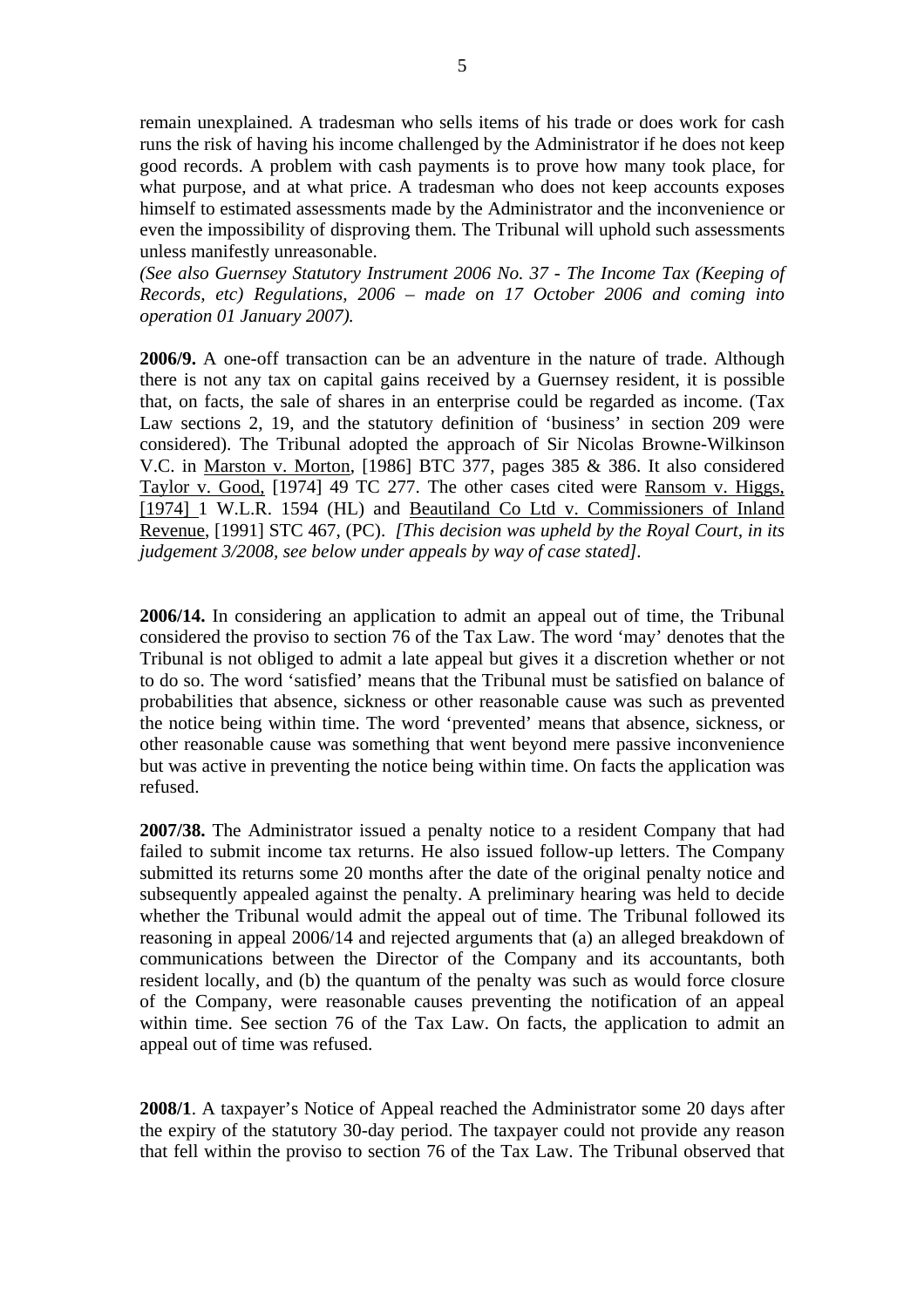the Tax Law did not permit it any discretion and declined to admit the appeal out of time.

**2008/2.** A taxpayer appealed some assessments within time. Neither the taxpayer nor the taxpayer's representative filed any documents nor appeared at the hearing. The Tribunal was satisfied that the assessments were made reasonably and thereby confirmed them. It observed that in the absence of taxpayer or representative, it could not amend the grounds of appeal (which in any event were never supplied) by taking into account correspondence passing between the taxpayer and the Administrator subsequent to the notice of appeal.

The Tribunal noted that this was another in a series of appeals when a taxpayer failed to appear and it directed that Part 1 of its written decision be made public and this is appended to this update.

## **NOTES ON MATTERS HEARD PRIOR TO 2001**

**No detailed written decisions of cases heard prior to 2001 are available, but the following summaries prepared with the assistance of the Administrator may be of interest. The Clerk cannot assist by making contact with the appellants involved:** 

**1997/1.** Late appeals can only be admitted if they conform to the criteria in section 76 of the Tax Law. They cannot be used to delay collection.

**1997/2.** If a taxpayer fails to provide documents and records relating to a business, including one in which their spouse had an interest, the Administrator is entitled to make a reasonable estimate of profits. The taxpayer must demonstrate that the estimates are excessive. In the absence of reasonable explanation by the taxpayer, the Administrator is entitled to treat as income substantial and unexplained deposits into bank accounts.

**1997/3.** A company holding and managing property in another jurisdiction could only claim annual allowances if it was trading.

**1998/1.** The Administrator is not estopped from pursuing a wife by way of a section 44 Notice by reason of an unsatisfied judgement against her husband in respect of unpaid tax. Further, the fact that the wife had not committed wilful default or fraud did not prevent the Administrator for pursuing out of time collection on the basis that the husband committed wilful default or fraud.

**1999/1.** A taxpayer has the onus of proving the nature of his residence in Guernsey. If the Administrator could demonstrate that accounts prepared by an accountant were unreliable by reason of unreliable information provided to that accountant by the taxpayer, then the onus was on the taxpayer to displace the assessment made by the Administrator.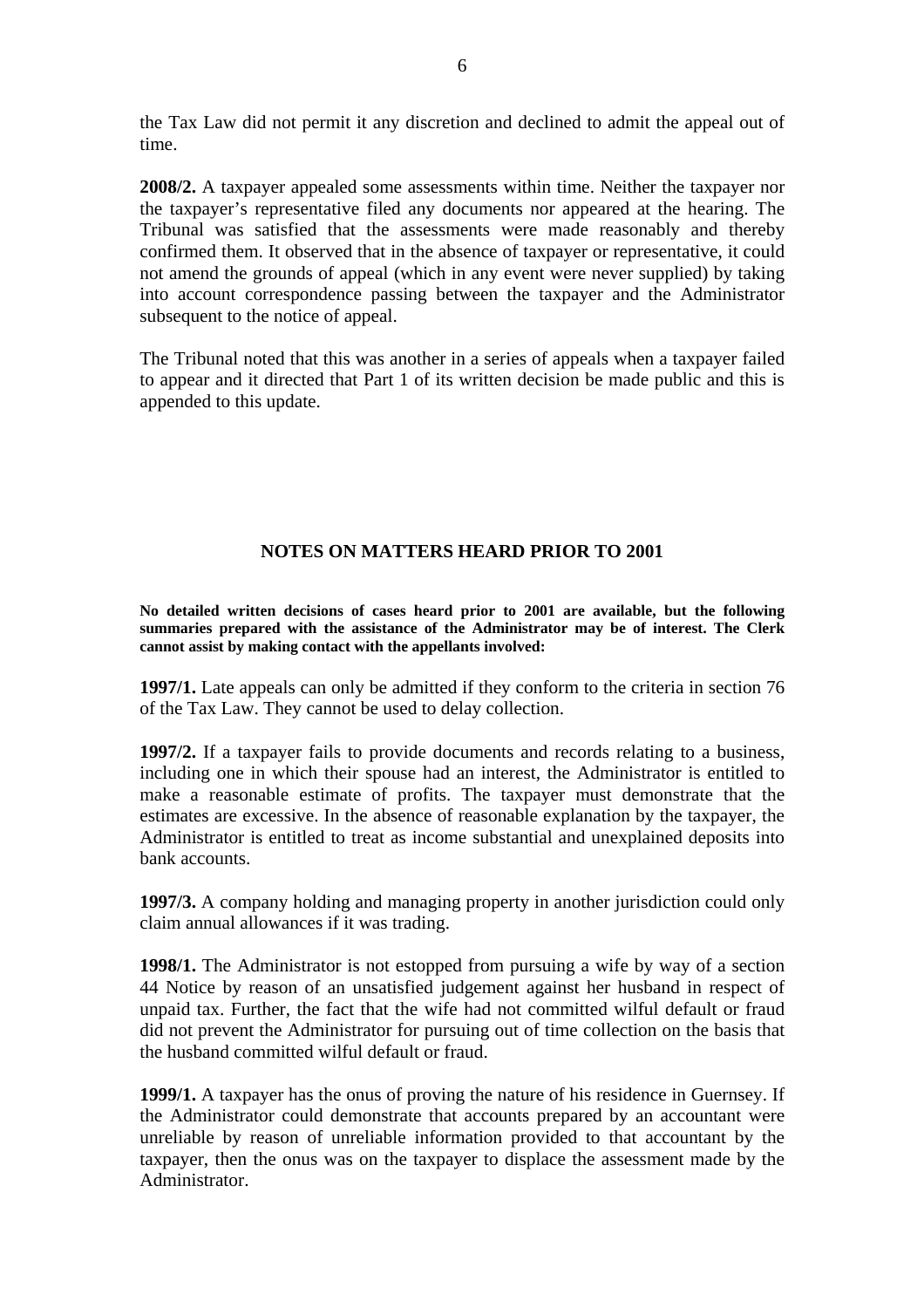**1999/2.** A Guernsey resident who owned a company registered in another jurisdiction but trading in Guernsey could, in the absence of co-operation and by reason of inconsistent information, be assessed on the income of the company under the legal avoidance provisions of the Tax Law.

**1999/3.** Relief on interest paid relating to rental properties in another jurisdiction could not be claimed if the letting did not constitute a business.

**1999/4.** A penalty order could be imposed for failure to submit ETI forms even though no tax was due to be deducted from employees.

**1999/5.** A taxpayer that claimed that his substantial assets were held as a nominee for others and who failed to co-operate with either the Administrator or the Tribunal would be bound by the assessments and penalty orders made by the Administrator.

**2000/1.** Payments and shares given to an employee following the purchase of his employer by another company were held on facts to be taxable as emoluments of office.

## **APPEALS FROM THE TRIBUNAL BY WAY OF CASE STATED.**

**Copies of these judgements, which are matters of public record, should be available from the Greffe.** 

**Bannister.** The appellant was a shareholder and director of a Company. By an Employment Agreement effective from 1<sup>st</sup>. January 1988, the Company employed him as a Director. By agreement with his co-director he ceased to draw a salary after 1991 but remained as a director and sought advantage of the ceasing source arrangement in section 31 of the Tax Law. The Administrator argued that the employment did not cease in 1991. *Held*, allowing the taxpayer's appeal: (1) income from the same source cannot be divided into director's fees and wages; (2) the income ceased in 1991 even though its source remained. The taxpayer falls to be assessed by section 31(2) of the Tax Law not 31(3) which has no application to income from an office or employment.

**Les Nicolles Vineries Limited.** The written judgement of the Deputy-Bailiff Day delivered on 15 May 2001 dismissed the appellant's appeal. The appellant company carried on a growing business in glass that it owned until 1989 when, following some years of losses, its ceased and it let the glass to a third party. It claimed the benefit of annual allowances brought forward against the profits from letting in the years subsequent to 1989. The Administrator refused this claim on the grounds that annual allowances could only be brought forward and set-off in relation to the same business.

Gold. The written Judgement of the Guernsey Court of Appeal delivered 22 July 1999, annulling an assessment by the Administrator is reported in full in Issue 27 of the Guernsey Law Journal at paragraph 144 and is summarised in paragraph 46 along the following lines: The duty of the Tribunal in stating a case for the Royal Court was to set forth the facts and determination. This required findings of fact where the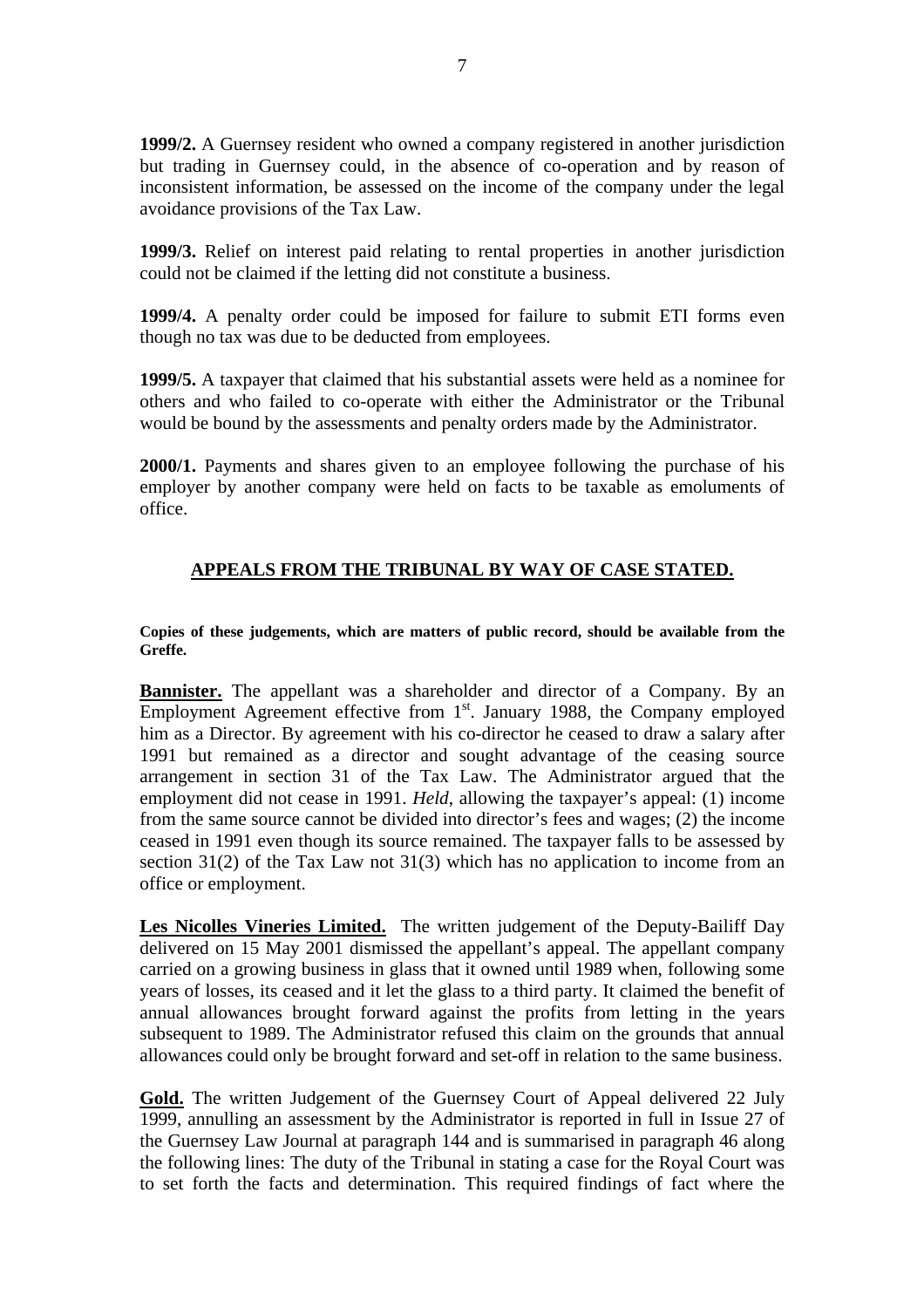evidence was susceptible of more than one interpretation and determination as to the tax consequences of those findings of fact, the purpose being that both taxpayer and Revenue should know what conclusions the Tribunal had arrived at and why. The determination of the Tribunal must be clear and unambiguous and the evidence which supported the Tribunal's conclusion must be identified. Where a Statement of Agreed Facts, or any other documentation was presented as part of the Case Stated, an explanation should be given as to how the documents were analysed and what conclusions were drawn from them.

In the full report, the Court of Appeal encouraged any parties who appear before the Tribunal to give appropriate assistance by, for example, inviting them to make findings as to particular facts perceived to be relevant.

**Tremoille Properties Limited.** Written judgement of Lieutenant-Bailiff Talbot delivered 27 May 2002 dismissed the Administrator's appeal. The appeal centred on whether payments made by the taxpayer under two Base Rate Cap Agreements were deductible as revenue expenditure or were capital expenditure and not deductible. The Lieutenant-Bailiff gave guidance concerning the conduct of future appeals and the preparation of a Case Stated. He then analysed what he termed a delicate borderline question and *held* that the payments were of a revenue rather than capital nature.

**Bath Limited.** Written judgement of Lieutenant-Bailiff Talbot delivered 03 November 2003. The taxpayer company received sums from the proceeds of sale of preference shares resulting from the exercise of call options granted in a subscription agreement. *Held*, in allowing the taxpayer's appeal, the Tribunal made serious arithmetical errors that may have affected their interpretation of the evidence of the principal witness for the taxpayer company and led to the substitution of their own opinions as to how a venture capital deal might operate. In the interests of justice the appeal would be decided by the Royal Court rather than remitting it to the Tribunal. On analysis of the transactions, the gains received were capital rather than income receipts. Lomax v. Peter Dixon & Son Limited (1943) 25 TC 353 and Paget v. Commissioners of Inland Revenue (1937) 21 TC 677 considered.

**Carpenter.** The judgement of Deputy-Bailiff Rowland (Number 65/2003) handed down on 31 December 2003 allowed the taxpayer's appeal. The Head Notes include the following: Whether in the circumstances of the case profit on the purchase and sale of a single property was assessable to income tax – badges which identify a transaction as an adventure in the nature of trade – procedure followed by the Tribunal – whether the Tribunal's finding was a true and reasonable conclusion open to it on the facts – principles of natural justice must be observed.

**Carpenter.** A further judgement of Deputy-Bailiff Rowland (Number 51/2004) handed down on 29 October 2004 includes the following in its Head Notes: Plaintiff had successfully appealed to the Royal Court from a decision of the Guernsey Tax Tribunal (see Judgment  $65/2003$ ) – plaintiff's application for interest on the tax paid – whether this was pre-judgment interest under the Judgments (Interest) (Bailiwick of Guernsey) Law, 1985 – whether the Royal Court was functus officio – held not to be an appropriate case where a supplemental order for pre-judgment interest should be made.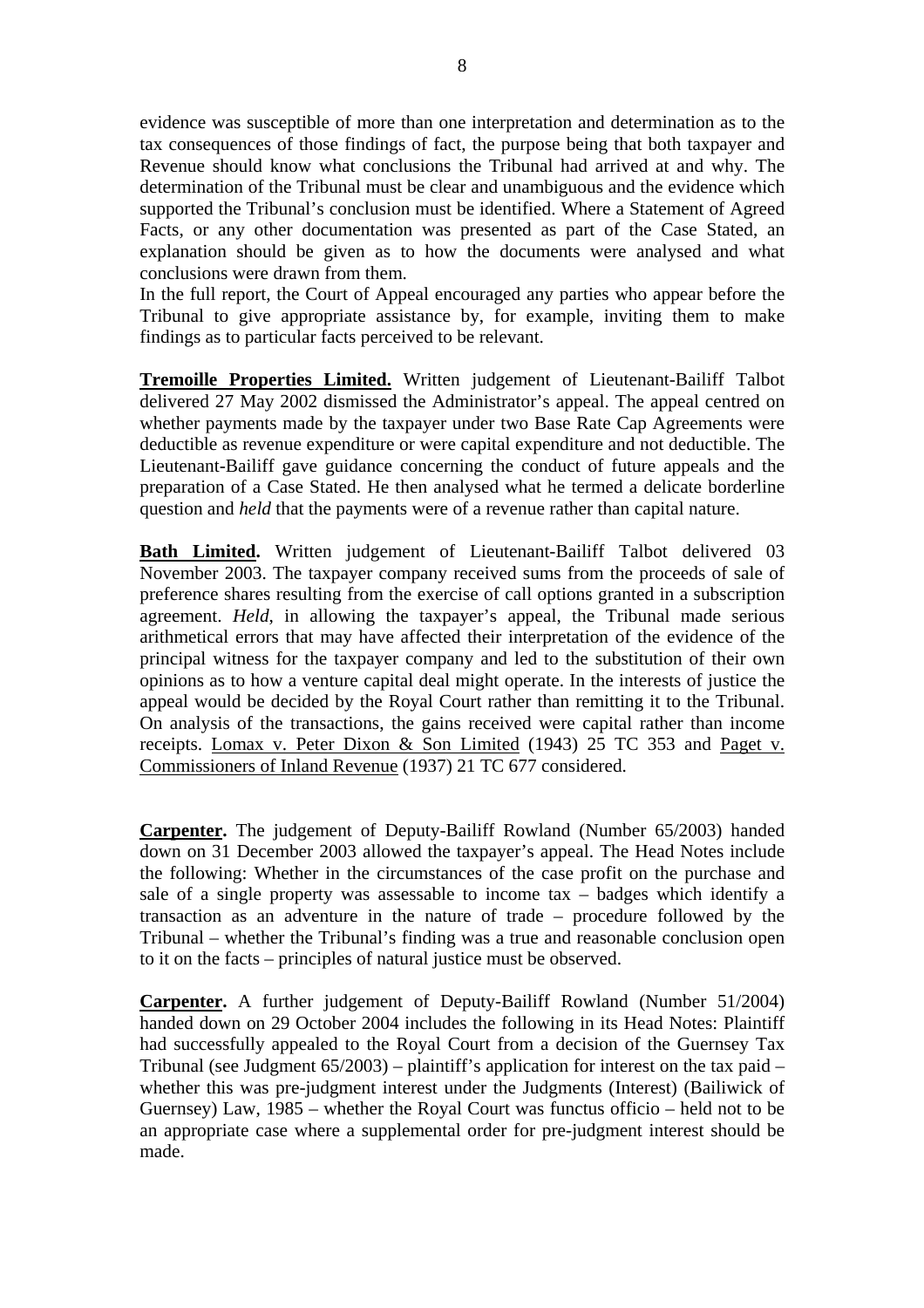**Broadaker Company Limited.** Written judgement of the Sir de Vic Carey, Bailiff, (Number 32/2005) delivered 03 June 2005, allowed the Administrator's appeal. The Headnotes read as follows: Income Tax (Guernsey) Law, 1975 – whether abortive capital expenditure could be reclassified as a bad debt – Tax Tribunal held it was an allowable deduction – Administrator's appeal by way of case stated – appeal allowed.

**Cachemar Limited.** This was a test case concerning the meaning of "permissible management expenses" as defined in section 169 of the Tax Law. The written judgement of Lieutenant-Bailiff Talbot (Number 35/2005) delivered 13 June 2005 has the following Headnotes: "Income Tax (Guernsey) Law, 1975 – investment company – Tax Tribunal held the company was entitled to deduct a 'management fee' as 'permissible management expenses' – Administrator's appeal by way of case stated – approach taken by the Tribunal – 'permissible management expenses' to be given a fairly wide meaning – Administrator's appeal dismissed."

The decision of the Tax Tribunal and the Royal Court was upheld in a written judgement (No. 361) of the Civil Division of the Court of Appeal issued on 31 January 2006.

## **Glass.**

This was a case that considered whether a one-off transaction could be construed as an adventure in the nature of trade and whether income received from it was taxable. The written judgement of Deputy-Bailiff Richard Collas (Judgement 3/2008) was delivered on 21 January 2008. The Headnotes read as follows: 'Income Tax (Guernsey) Law,  $1975$  (s.80) – appeal by way of Case Stated from decision of the Guernsey Tax Tribunal – whether transaction was in the nature of capital or income – definition of ″business″ - held that payment received by the Appellant constituted ″an adventure in the nature of trade″ - appeal dismissed.'

 *(FOR LATE PAYMENT SURCHARGE APPEALS SEE PART 2.)* 

## **Practice Direction.**

On 24 August 2006, the Tribunal issued a Practice Direction that mirrors Practice Direction No. 1 of 2006 issued by the Royal Court on 18 August 2006. It lays down procedures to be followed should a party to an appeal wish to raise a human rights issue.

NO APPEALS WERE HEARD EITHER DURING THE SECOND HALF OF 2008 OR DURING THE FIRST HALF OF 2009 THEREFORE THE CONSOLIDATED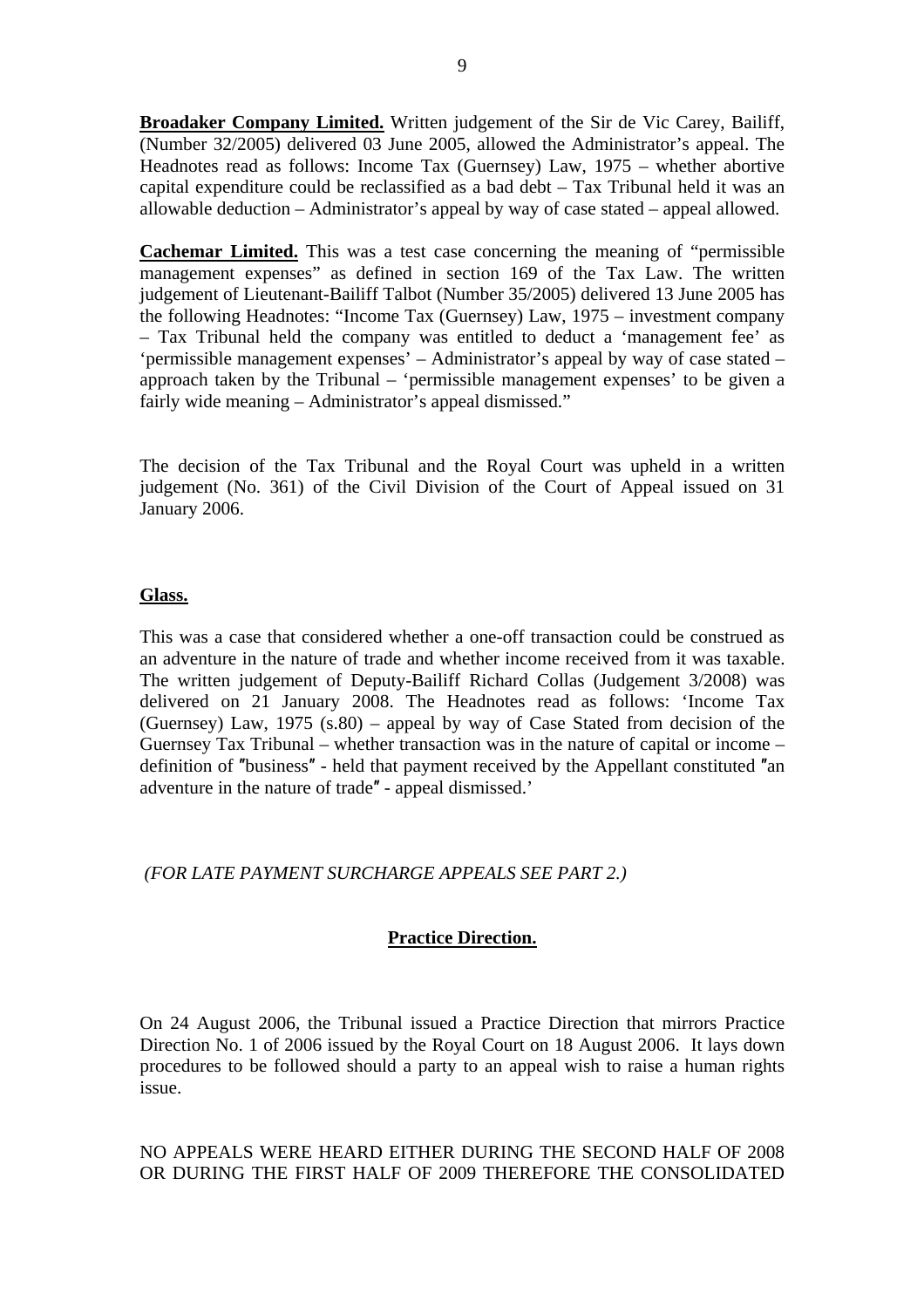UPDATE PUBLISHED ON 17 JULY 2008 THAT COVERS ALL CASES (other than late payment surcharge appeals) UP TO THE END OF JUNE 2008 REMAINS VALID. ALL EARLIER PUBLICATIONS MAY BE DISCARDED.

N. Le Poidevin Clerk to the Guernsey Tax Tribunal. 29 June 2009.

# **See next pages (11 – 16).**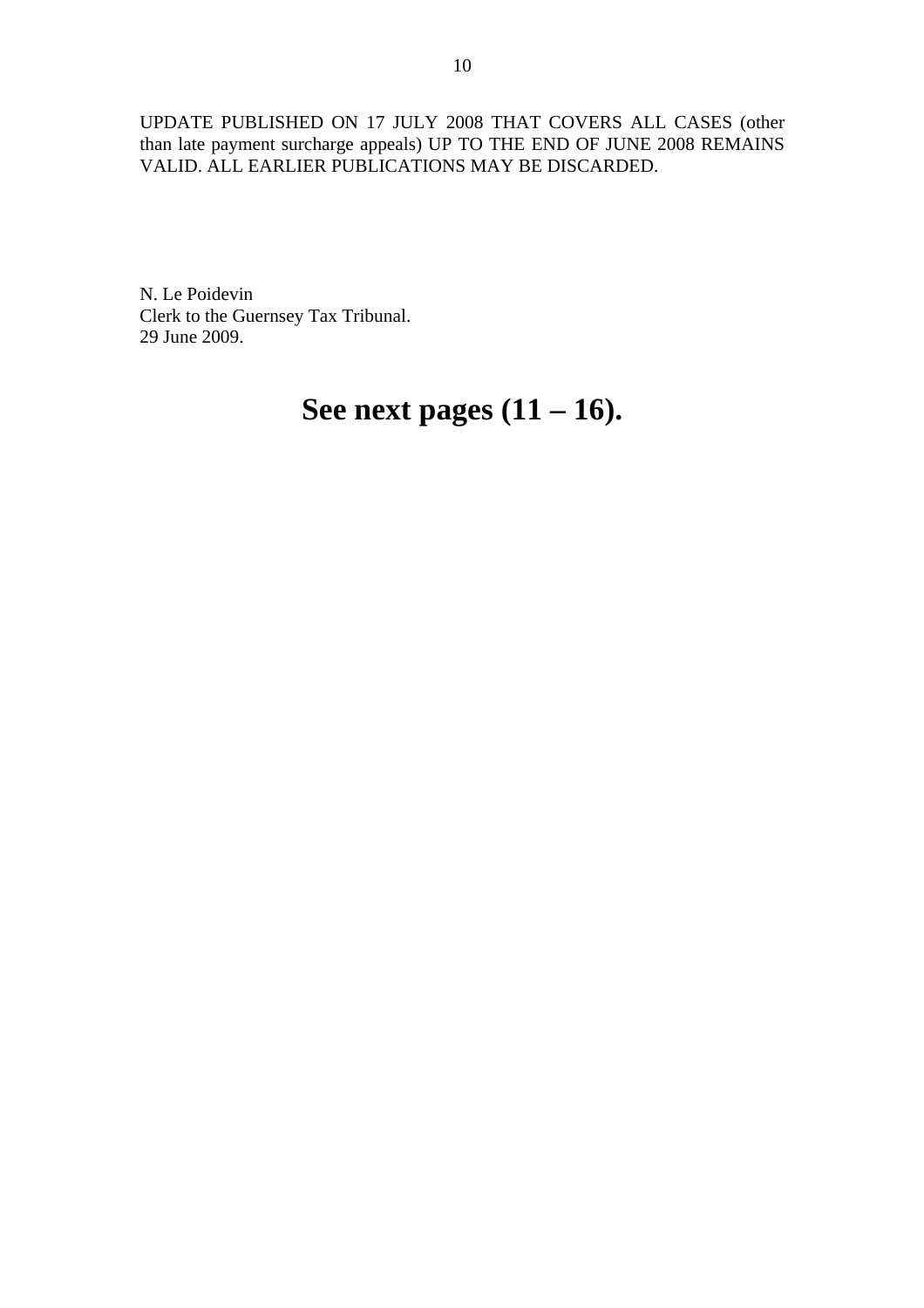## **APPENDIX – PART 1 OF THE WRITTEN DECISION IN APPEAL 2008/2.**

## GUERNSEY TAX TRIBUNAL

## **Appeal 2008/2 – Part One.**

## **Introduction**

**1.** This is an instance where a taxpayer has:

- a) Failed to submit detailed grounds of appeal;
- b) Failed to respond to a draft Statement of Agreed Facts;
- c) Failed to attend the appeal hearing; and
- d) Failed to give notice of his inability or unwillingness to attend the appeal

Regrettably, it is common to encounter some such shortcomings in an appeal; it therefore seems appropriate to state for the record the Tribunal's response to these deficiencies. Of necessity, these are general observations which may be altered by the facts of a given appeal.

## **The Tribunal's constitution**

**2.** It is worth stating at the outset some basic facts about the Tribunal:

Tribunal Members:

- a) are appointed by the Royal Court;
- b) are wholly independent of the Income Tax Authority;
- c) are typically professionals with some years of experience in a variety of fields; and
- d) are not salaried and receive only a small attendance allowance for hearings.

The Tribunal:

- e) does not have access to the Income Tax Authority files;
- f) does not deal directly with the Income Tax Authority;
- g) has no premises but rents recording equipment and is provided with meeting rooms at Sir Charles Frossard House;
- h) is assisted by a Clerk (who conducts correspondence with taxpayers and the Income Tax Authority) and some support staff, remunerated on a time spent basis; and
- i) does not usually see correspondence between the Clerk and third parties.

## **The Appellant's motivation**

**3.** It appears to the Tribunal that some taxpayers may be under the impression that lodging an appeal defers the payment of tax at no cost to the taxpayer. If so, taxpayers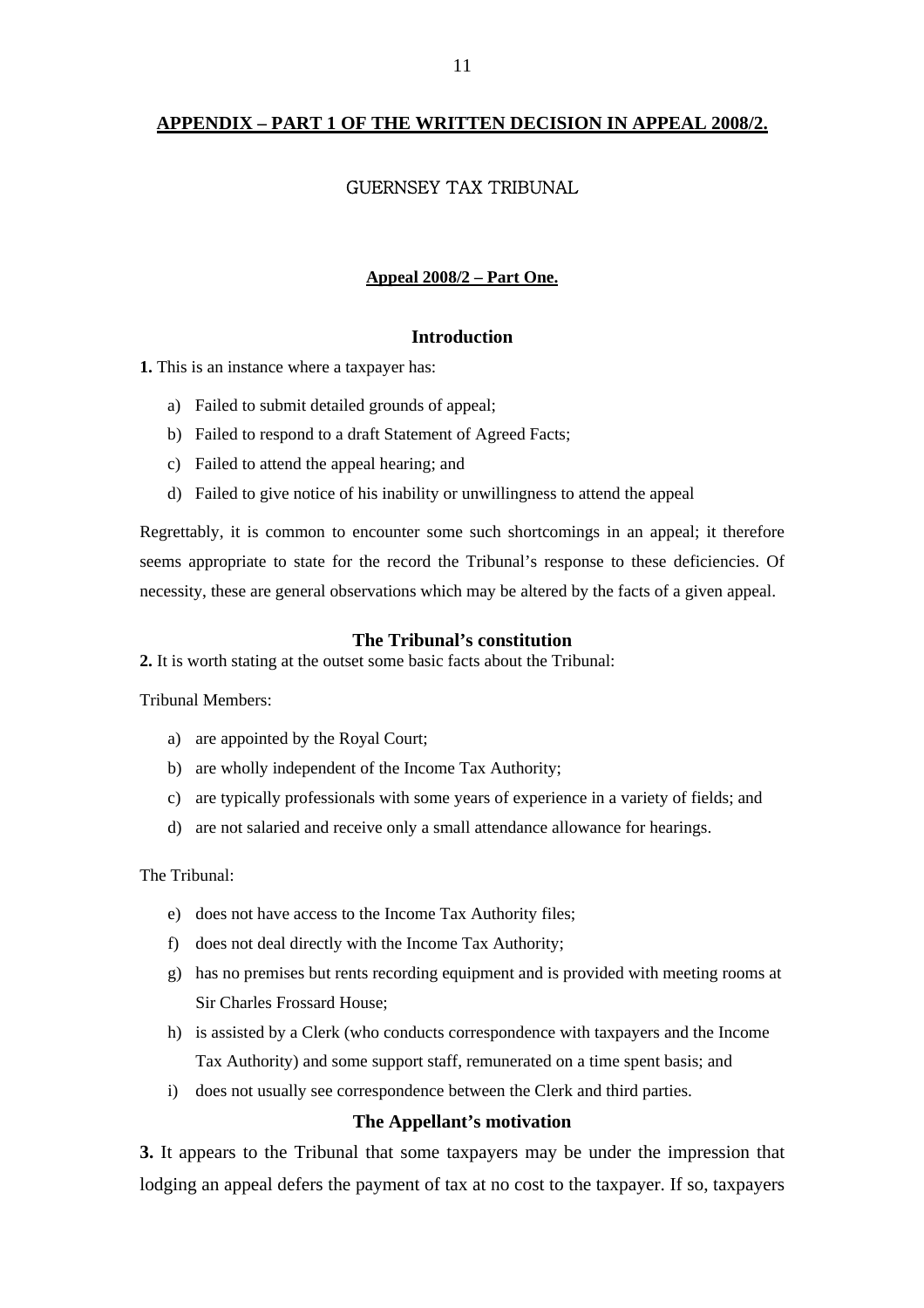are directed to the section of the Tax Law dealing with late payment surcharges (section 199) which makes it clear that such surcharges apply to any amount due under the Tax Law. **A taxpayer who believes that he can delay payment by lodging an appeal runs the real risk of a surcharge being imposed.** 

**4.** The Tribunal also suspects that some taxpayers may lodge an appeal as a way of escalating a dispute with the Administrator, in the hope of achieving a more favourable assessment. The Tribunal cannot speak on behalf of the Administrator in this respect, being totally independent of the Income Tax Authority, but **the Tribunal's decisions will be based entirely on the facts and the Tax Law as the Tribunal understands them, not on the assertiveness of a taxpayer**.

#### **The importance of stating proper Grounds of Appeal**

**5.** The Tax Law requires that all appeals be notified to the Administrator within thirty days of the matter complained of, whether that be an assessment, a penalty or a surcharge. (See section 76). This notice must be in writing and state the grounds of appeal. The Tribunal entirely understands that taxpayers may not be familiar with the Tax Law or may not fully understand the Administrator's reasoning for an assessment, penalty or surcharge; for this reason the Tax Law allows a taxpayer to lodge further or more detailed grounds of appeal (although the Tribunal has discretion in this respect and a taxpayer should not assume automatic acceptance).

**6. In general, the possible grounds of appeal can easily be categorised into two groups: appeals on the basis of disputed facts and appeals on the grounds of disputed law.** A good example of the former will be where a self-employed tradesman keeps only partial records and is subject to an assessment on income which the Administrator suspects is undeclared. A good example of the latter is the case of a property purchase and sale which the Administrator assesses as a 'venture in the nature of trade' (and subject to income tax), whereas a taxpayer is of the view that this was a capital transaction (and thus not taxable). In the first group the Tax Law is usually not the issue; generally, in the second group, the facts are not in dispute.

**7.** The Tribunal will not be concerned at the exact words used to phrase the initial grounds of an appeal, and it is only common sense for a taxpayer to make the general nature of his appeal known to the Administrator at an early stage. If the matter goes to appeal, the Tribunal will need to be clear whether the appeal is one of a factual nature or of a legal nature (note that, as regards matters of law, the Tribunal can refer to the Royal Court).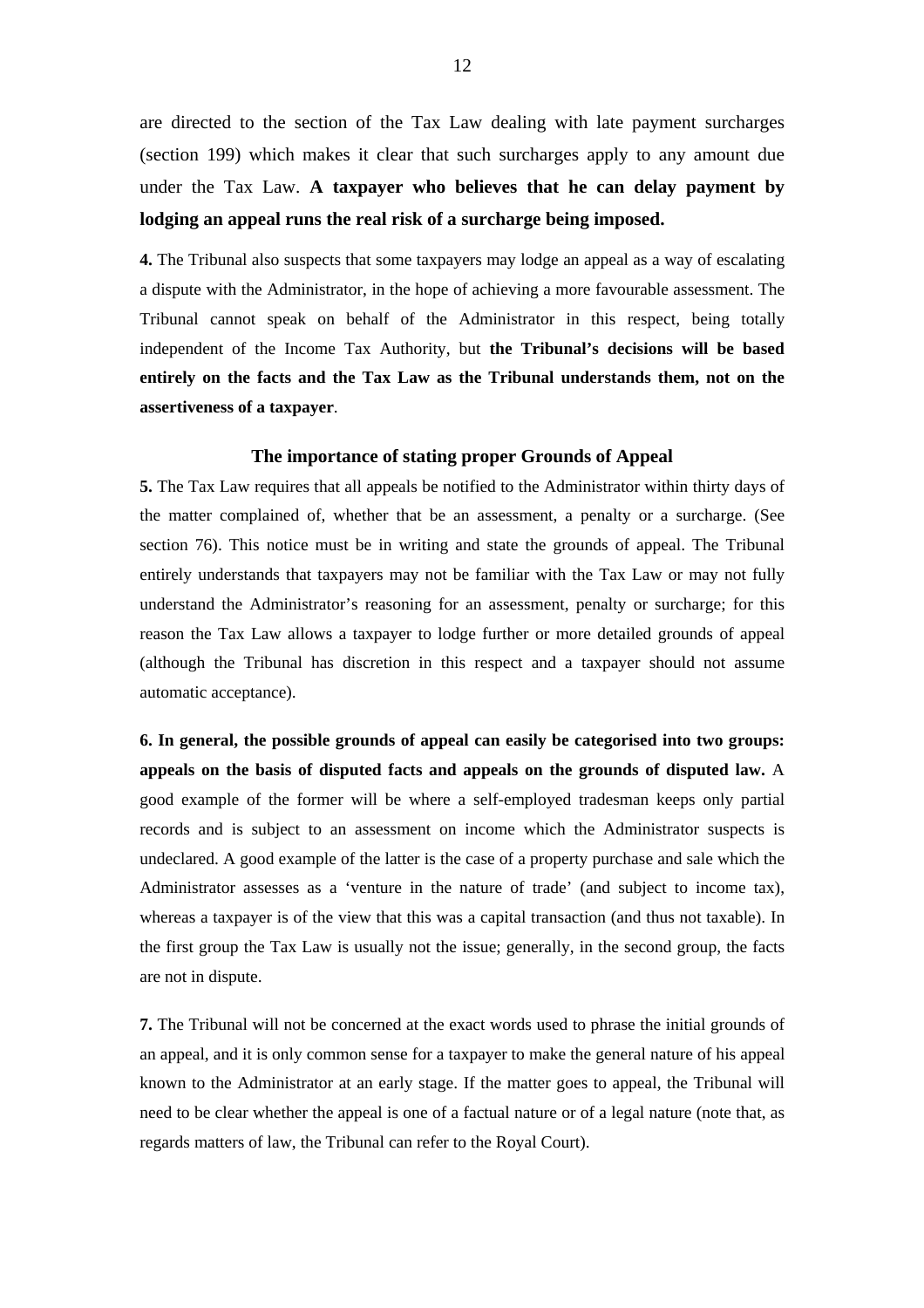**8.** In the latter case, it will be essential to give a statement of the legal issue which is in dispute. If a taxpayer is unrepresented (i.e. does not have a professional representative, such as an advocate or accountant, acting for him) the Tribunal will accept an informal statement – in the example quoted above a simple statement that the property sale should not have been subject to tax would suffice. **Failure to clarify the grounds of appeal will make it difficult for the Tribunal to do justice as between a taxpayer and the Administrator, and cannot be in a taxpayer's best interests.** The next few paragraphs explain how current Tribunal procedure works in this respect.

**9.** Although the present Tax Law gives the Administrator only limited powers to decide appeals himself, in practice the vast majority of appeals are resolved without the need for a Tribunal hearing. In other cases, the Administrator refers an appeal to the Tribunal. The first stage is that the Administrator writes to the Clerk and asks for a hearing date for the appeal. He copies this and all subsequent correspondence to the taxpayer, and the Clerk does likewise when writing to the Administrator.

**10.** Once an appeal has been referred to the Tribunal, the Clerk provides the taxpayer with details as to what must be done to prepare for the appeal. If the grounds of appeal are missing or vague he may seek clarification. **In the absence of clear grounds of appeal, as required by the Tax Law, the Clerk may decline to ask the President of the Tribunal to set a hearing date.** Taxpayers may thus risk not only delay but possible additional late payment surcharges.

**11.** At the next stage in the appeal process, the Clerk will usually ask both parties to expand on the grounds of appeal, and, in the case where the appeal is on matters of law, to provide skeleton arguments to support their case. If these are not provided the Tribunal will not be able to study the arguments in advance, and this could be against a taxpayer's interests.

## **Preparation for an Appeal hearing**

**12.** Once a hearing date is fixed, the taxpayer and the Administrator are requested to cooperate to prepare a bundle that contains copies of all the necessary documents to enable the Tribunal to come to a conclusion. The Clerk supplies the taxpayer and the Administrator full details of what is required for a particular appeal. These details are also given in the booklet 'Notes for Appellants' or, in connection with late payment surcharge appeals, the relevant leaflet (both are freely available from the Income Tax Authority and will in any case be provided automatically to appellants).

**13.** In practice, unless the taxpayer has a professional representative, the Administrator, although not obliged to, prepares a bundle of documents and sends them to the taxpayer for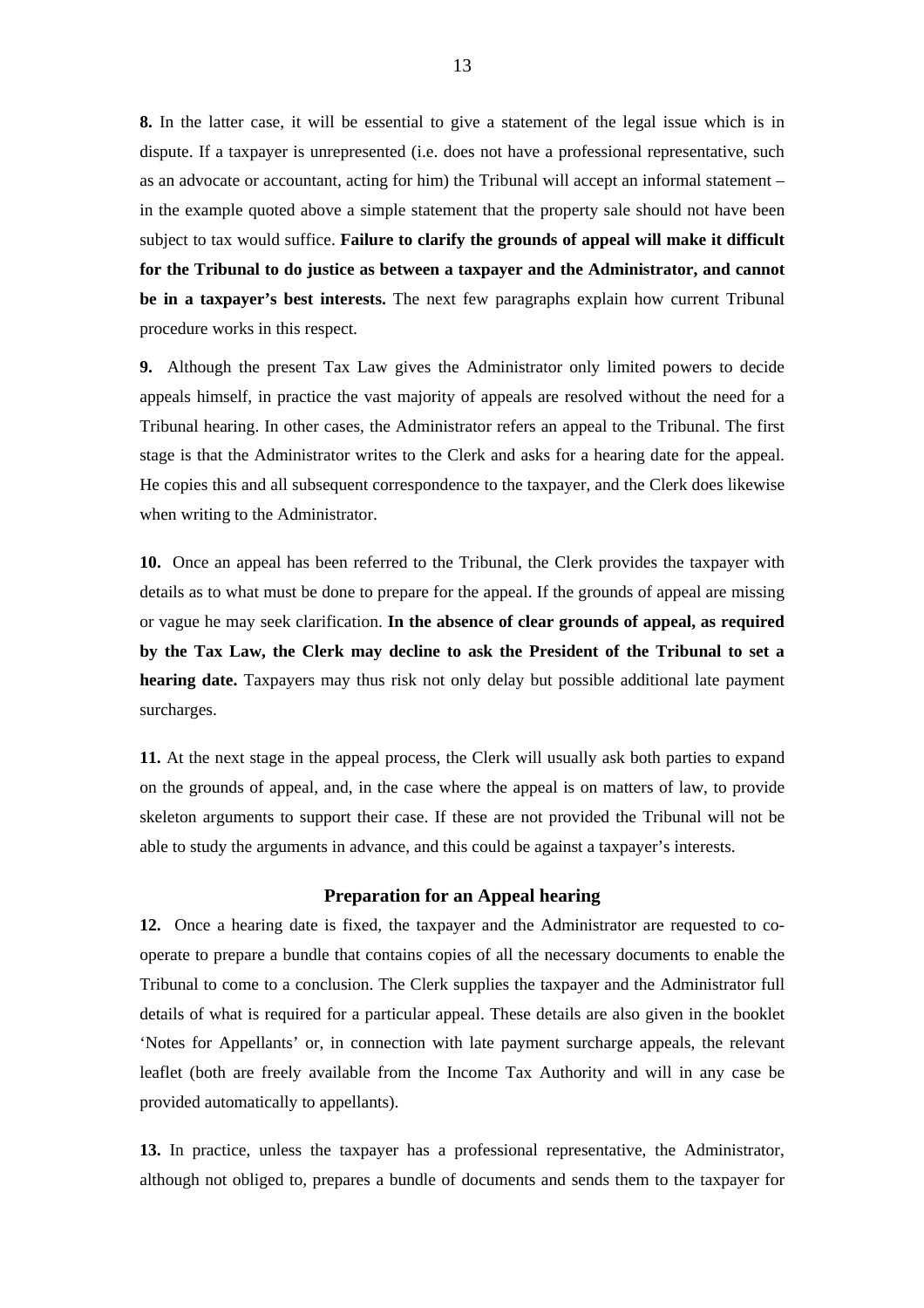comment a few days before the hearing. This will include a draft Statement of Agreed Facts, intended to ensure that time is not wasted at a hearing on agreeing, for example, the history of the matters subject to appeal. Regrettably, some taxpayers do not comment on these documents, nor agree the draft Statement of Agreed Facts. **The Tribunal wishes to make it clear that, if undisputed (and in the absence of manifest error), a Statement of Agreed Facts will usually be treated as reliable evidence of the facts given. The failure of a taxpayer to correct errors or to add other information may thus be unhelpful to his case.** 

## **Timing and postponement of Appeal hearings**

**14.** Currently, appeals are always held on a Monday. All documents must be with the Clerk by close of business on the Wednesday before the hearing (or such other day as may be directed). A bundle is then sent to each of the Members that will be sitting, in time for them to look through it over the weekend. This is to ensure that the Members and also the Clerk, whose duty is to advise them on matters of law should they so request, arrive at the hearing with some knowledge of what is involved. Were this procedure not followed, it could result in the Members adjourning a hearing for sufficient time to enable them to read through the bundles whilst leaving the taxpayer and the Administrator waiting.

**15.** As a consequence, **it is not feasible to cancel or postpone a hearing unless the Clerk is notified by 4 p.m. on the Thursday before the hearing at the latest.** Beyond that time it becomes too late to stop bundles being sent out, to cancel recording equipment, to reallocate the meeting room, and for the Members themselves to make other arrangements for the following Monday. Under such circumstances, a hearing is likely to go ahead even if a settlement seemed possible.

#### **Failing to attend a hearing**

**16. If a taxpayer fails to attend an appeal and does not advise the Clerk in advance, the appeal will not, in general, be postponed, although the Tribunal may decide to adjourn the appeal for other reasons.** The taxpayer will have been given adequate notice of the time and date of the appeal and there will have been a detailed process of preparation for an appeal. Apart from being discourteous to the Members, the Clerk and the Administrator, failure to attend a hearing cannot be in a taxpayer's own interest. Postponement may also result in a cost to the people of Guernsey in general for the abortive hearing.

**17.** It is possible that a taxpayer or his representative is prevented at the very last moment from attending at the time stated. 'Notes for Appellants' provides an emergency contact number for the Clerk. The Tribunal has the power to postpone a hearing if a taxpayer is "prevented by absence, sickness or other reasonable cause from attending" (section 78(3)).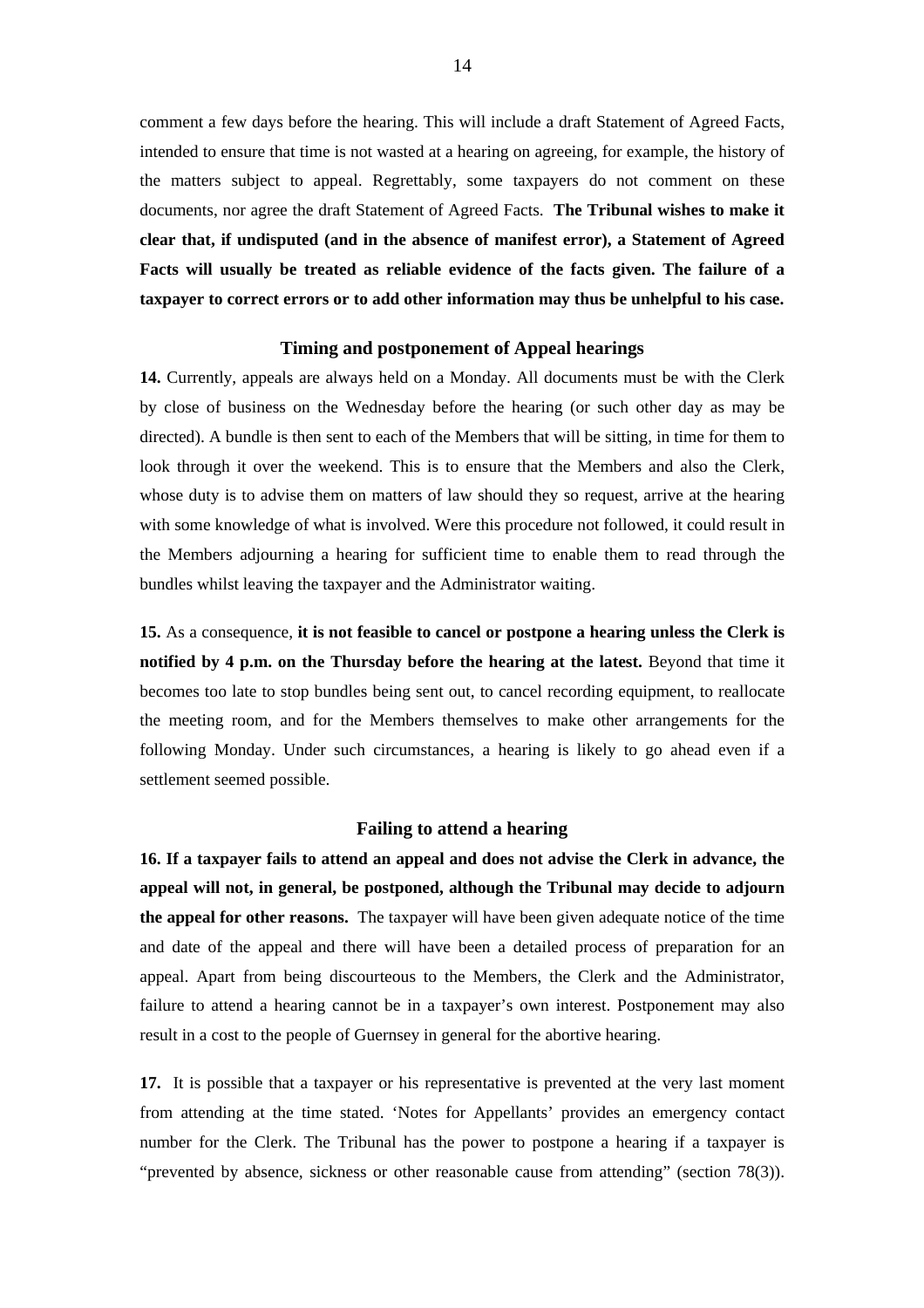**Even if the Tribunal is advised of a taxpayer's absence in advance, it still has the discretion to proceed with the hearing**.

**18.** It is not possible to lay down any hard and fast rules, but the following observations may be of help:

a) The Clerk must be contacted with the least possible delay. This contact should be followed speedily by a written explanation, ideally available to the Tribunal at the hearing.

b) If there have been travel problems, then the carrier concerned should provide a note to that effect. Persons travelling to Guernsey should anticipate problems due to forecasted bad weather or fog, and make appropriate arrangements.

c) In the event of sickness, there should be a letter from the taxpayer's medical practitioner to the Clerk certifying that an unforeseen medical condition prevented attendance. A general certificate that a taxpayer was signed off work is unacceptable. For example, a tradesman signed off work because of a broken thumb might be perfectly capable of attending a hearing.

d) If there has been a sudden emergency, then either the taxpayer or a responsible person should write to the Clerk to explain briefly what has occurred.

e) The Tribunal is likely to be more sympathetic to such situations should a taxpayer have co-operated in preparing documents for the appeal.

**The power of the Tribunal to postpone is clearly set out in the Tax Law; the Tribunal will insist on written corroboration for the reasons for absence, which must satisfy the stated criteria.** 

#### **The Tribunal's policy for appeals 'in absentia'**

**19.** The Tribunal is mindful of an overall duty to act "in accordance with natural justice". Its procedures give all taxpayers adequate notice of appeals and allow the dissemination of the main documents to all parties in advance; if a taxpayer chooses not to attend an appeal or fails to provide grounds for non-attendance the Tribunal is entitled to proceed without the taxpayer being present. **When a hearing proceeds in the absence of a taxpayer, the Tribunal will nevertheless attempt to satisfy itself that the Administrator has acted reasonably in making an assessment or imposing a penalty or late payment surcharge. If it is so satisfied, it will dismiss the appeal.** 

**20.** Say, for example, that the Administrator has been obliged to issue an estimated assessment on the basis that he a) feels he has good evidence that some income has been omitted from a tax return and b) has used his best endeavours to arrive at a reasoned figure for an increased assessment. If the Tribunal is satisfied a) that there is prima facie evidence that